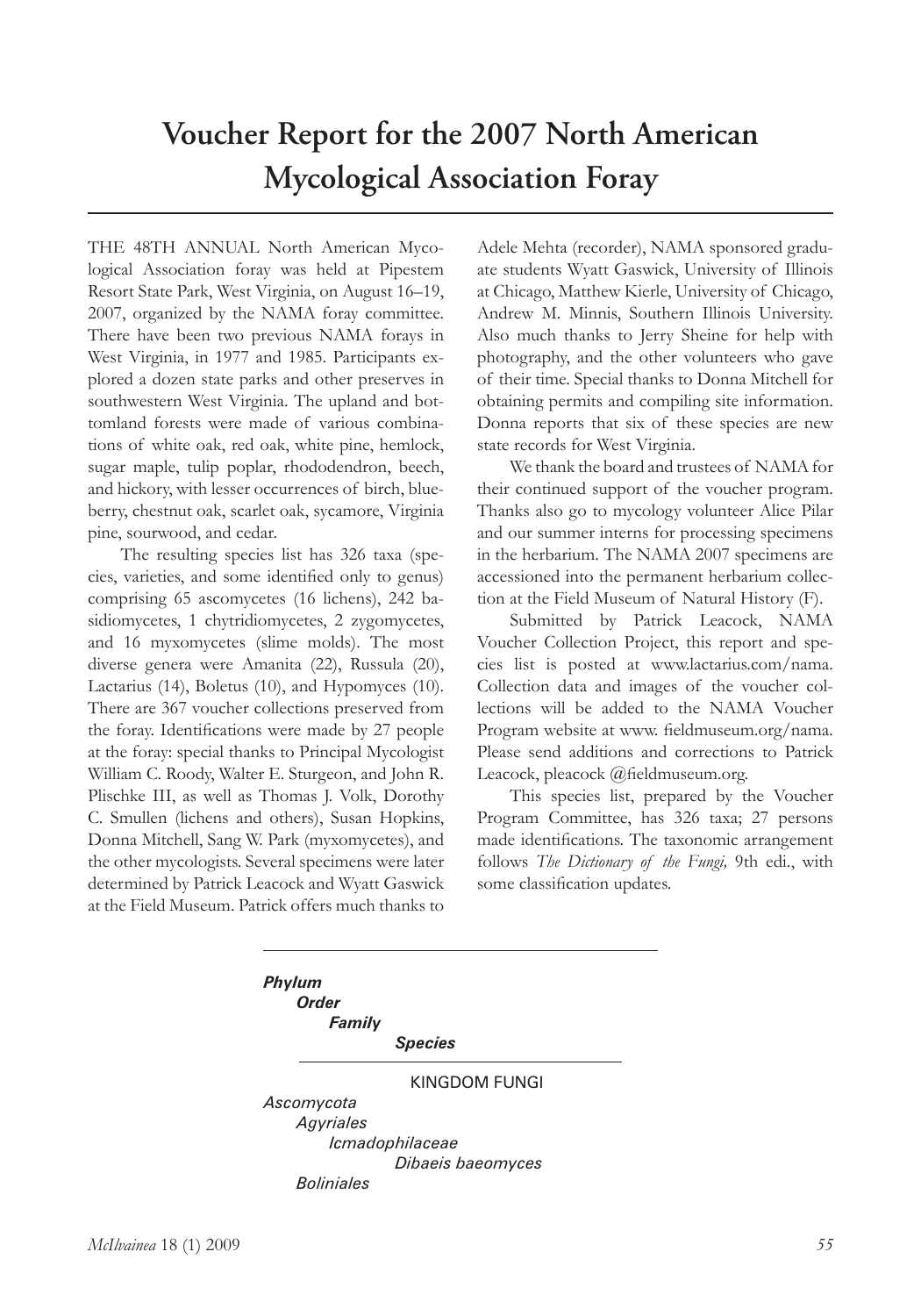| <i>Boliniaceae</i>              |                                           |
|---------------------------------|-------------------------------------------|
|                                 | Camarops petersii (Peridoxylon)           |
| Chaetothyriales                 |                                           |
| Herpotrichiellaceae             |                                           |
|                                 | Capronia sp.                              |
| <b><i><u>Eurotiales</u></i></b> |                                           |
| Trichocomaceae                  |                                           |
|                                 | Paecilomyces farinosus                    |
| Helotiales                      |                                           |
| Dermateaceae                    |                                           |
|                                 | <i>Mollisia cinerea</i>                   |
|                                 | Tapesia fusca                             |
| Geoglossaceae                   |                                           |
|                                 | Trichoglossum hirsutum var. hirsutum      |
| Helotiaceae                     |                                           |
|                                 | Chlorociboria aeruginascens               |
|                                 | Tatraea macrospora (Ciboria peckiana)     |
| Hyaloscyphaceae                 |                                           |
|                                 | Lachnum virgineum (Dasyscyphus virgineus) |
| Leotiaceae                      |                                           |
|                                 | Leotia atrovirens                         |
| Vibrisseaceae                   |                                           |
|                                 | Vibrissea truncorum                       |
| <b>Hypocreales</b>              |                                           |
| Bionectriaceae                  |                                           |
|                                 | Bionectria cf. compactiuscula             |
|                                 | Nectriopsis oropensoides                  |
|                                 | Nectriopsis tremellicola (Hypomyces)      |
| Clavicipitaceae                 |                                           |
|                                 | Cordyceps militaris                       |
|                                 | Cordyceps ophioglossoides                 |
|                                 | Cordyceps stylophora                      |
|                                 | Cordyceps variabilis                      |
|                                 | Polycephalomyces tomentosus               |
| Hypocreaceae                    |                                           |
|                                 | Hypocrea chromosperma *                   |
|                                 | Hypocrea latizonata                       |
|                                 | Hypomyces aurantius                       |
|                                 | Hypomyces chrysospermus                   |
|                                 | Hypomyces completus                       |
|                                 | Hypomyces hyalinus                        |
|                                 | Hypomyces lactifluorum                    |
|                                 | Hypomyces luteovirens (Peckiella)         |
|                                 | Hypomyces macrosporus                     |
|                                 | Trichoderma cf. harzianum                 |
| Nectriaceae                     |                                           |
|                                 | Nectria cinnabarina                       |
|                                 |                                           |
| Lecanorales<br>Cladoniaceae     |                                           |
|                                 |                                           |
|                                 | Cladonia cristatella                      |
|                                 | Cladonia furcata                          |
|                                 | Cladonia ochrochlora                      |
| Parmeliaceae                    |                                           |
|                                 | Flavoparmelia caperata                    |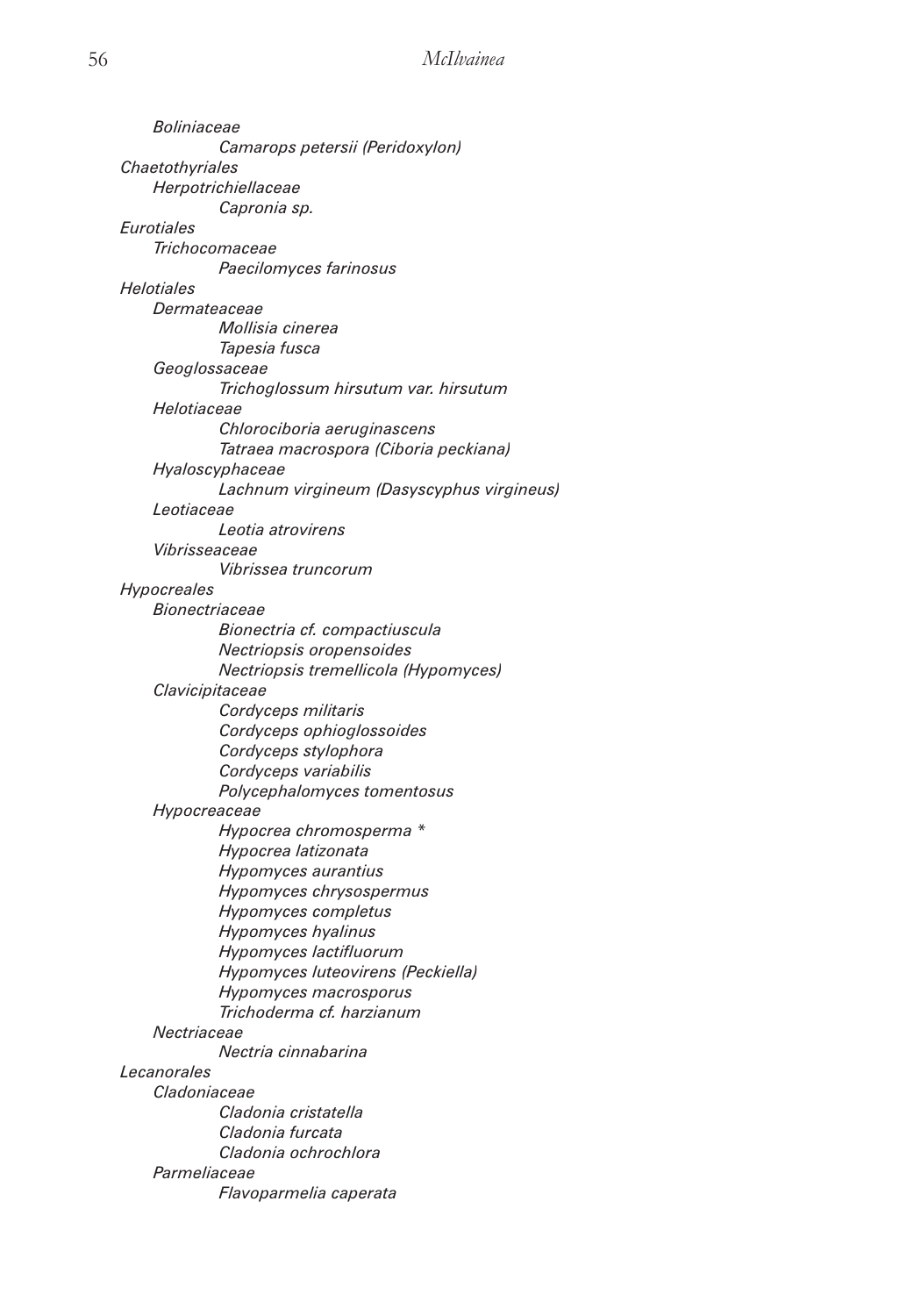|                       | Parmelia saxatilis<br>Parmotrema chinense<br>Punctelia rudecta         |
|-----------------------|------------------------------------------------------------------------|
|                       | Tuckermannopsis americana<br>Usnea strigosa                            |
| Ramalinaceae          |                                                                        |
|                       | Ramalina americana                                                     |
| Mycocaliciales        |                                                                        |
|                       | Mycocaliciaceae                                                        |
|                       | Phaeocalicium polyporaeum                                              |
| <b>Orbiliales</b>     |                                                                        |
| Orbiliaceae           |                                                                        |
|                       | Orbilia xanthostigma                                                   |
| Peltigerales          |                                                                        |
| Peltigeraceae         |                                                                        |
|                       | Peltigera canina                                                       |
|                       | Peltigera horizontalis                                                 |
| Pezizales             |                                                                        |
| Helvellaceae          |                                                                        |
|                       | Helvella macropus                                                      |
| Pezizaceae            |                                                                        |
|                       | Peziza succosa                                                         |
|                       | Pyronemataceae                                                         |
|                       | Humaria hemisphaerica                                                  |
|                       | Scutellinia erinaceus                                                  |
|                       | Scutellinia scutellata                                                 |
|                       | Sarcoscyphaceae                                                        |
|                       | Sarcoscypha occidentalis                                               |
|                       | Sarcosomataceae                                                        |
|                       | Galiella rufa                                                          |
| Pleosporales          |                                                                        |
| Venturiaceae          |                                                                        |
|                       | Apiosporina morbosa                                                    |
|                       | Venturia liriodendri                                                   |
| Rhytismatales         |                                                                        |
| Cudoniaceae           |                                                                        |
|                       | Spathularia velutipes                                                  |
| <b>Taphrinales</b>    |                                                                        |
| Taphrinaceae          |                                                                        |
|                       | Taphrina caerulescens                                                  |
| <b>Umbilicariales</b> |                                                                        |
|                       | Umbilicariaceae                                                        |
|                       | Umbilicaria mammulata                                                  |
| <b>Xylariales</b>     |                                                                        |
| Xylariaceae           |                                                                        |
|                       | Biscogniauxia mediterranea var. mediterranea (Hypoxylon mediterraneum) |
|                       | Daldinia concentrica                                                   |
|                       | Hypoxylon cf. rubiginosum                                              |
|                       | Xylaria cf. hypoxylon                                                  |
|                       | Xylaria longipes                                                       |
|                       | Xylaria polymorpha                                                     |
|                       | Xylocoremium flabelliforme (Isaria flabelliformis)                     |
|                       |                                                                        |

*Basidiomycota*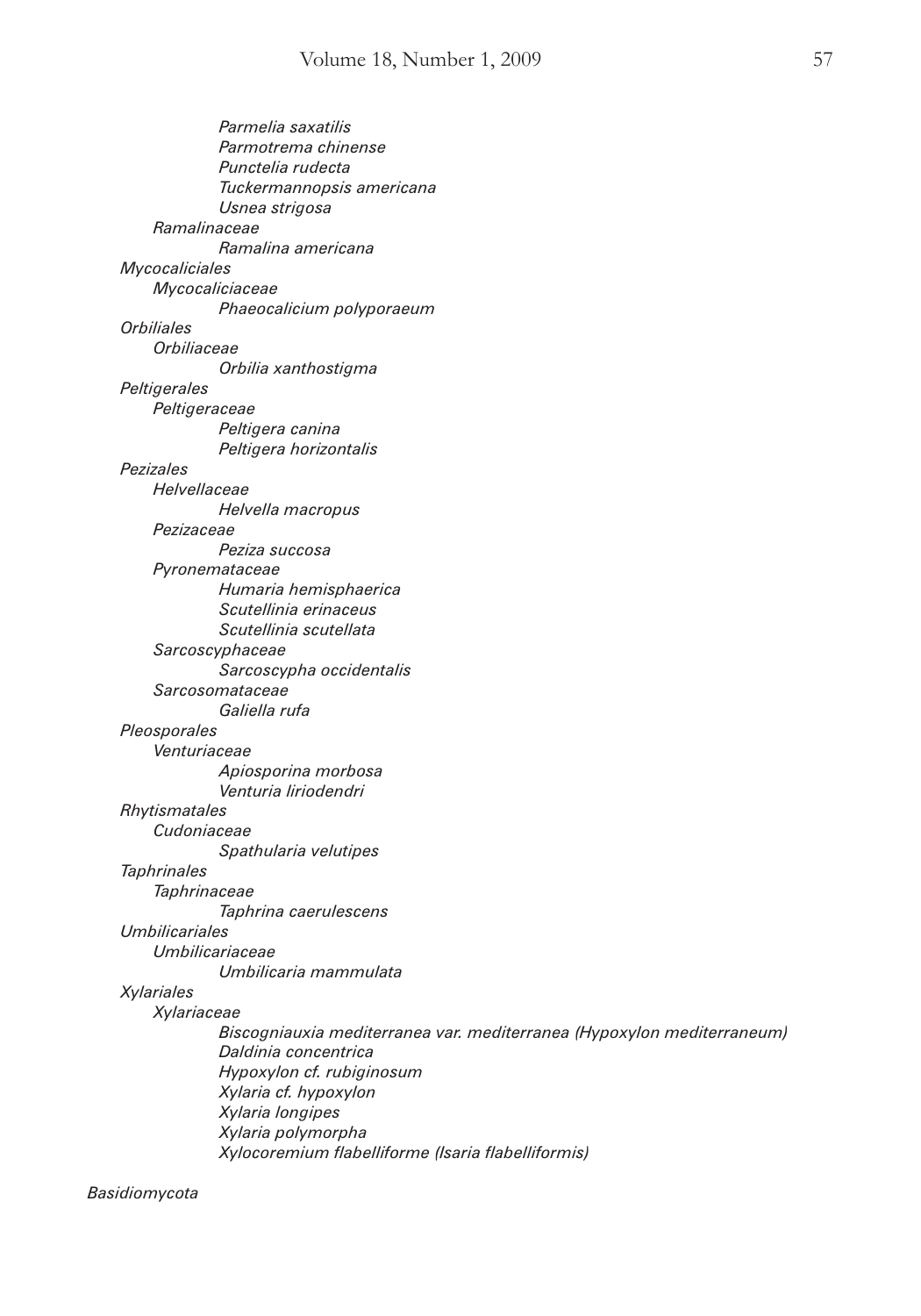*Agaricales Agaricaceae Agaricus abruptibulbus Agaricus silvicola Bolbitiaceae Conocybe lactea Clavariaceae Clavulinopsis aurantiocinnabarina Clavulinopsis fusiformis Cortinariaceae Cortinarius armillatus Cortinarius corrugatus Cortinarius iodes Gymnopilus luteus Gymnopilus sapineus Inocybe dulcamara inocybe lanatodisca Inocybe rimosa group Inocybe sindonia Inocybe unicolor (I. caesariata sensu Amer. Auth.) Entolomataceae Nolanea conica Fistulinaceae Pseudofistulina radicata (Fistulina) Hydnangiaceae Laccaria amethystina Laccaria laccata Laccaria ochropurpurea Lycoperdaceae Bovista pila Lycoperdon echinatum (L americanum) Lycoperdon nigrescens (L. foetidum) Lycoperdon perlatum Lycoperdon pyriformis (no longer Morganella) Marasmiaceae Armillaria tabescens Cyptotrama asprata Marasmiellus opacus Marasmiellus praeacutus (det. as Gymnopus praeacutus RJV) Marasmius fulvoferrugineus Marasmius rotula Marasmius siccus Micromphale perforans Omphalotus illudens Rhodocollybia butyracea Xerula megalospora Xerula rubrobrunnescens Nidulariaceae Crucibulum laeve Cyathus striatus Pleurotaceae Pleurotus dryinus Pleurotus ostreatus Pluteaceae Amanita banningiana*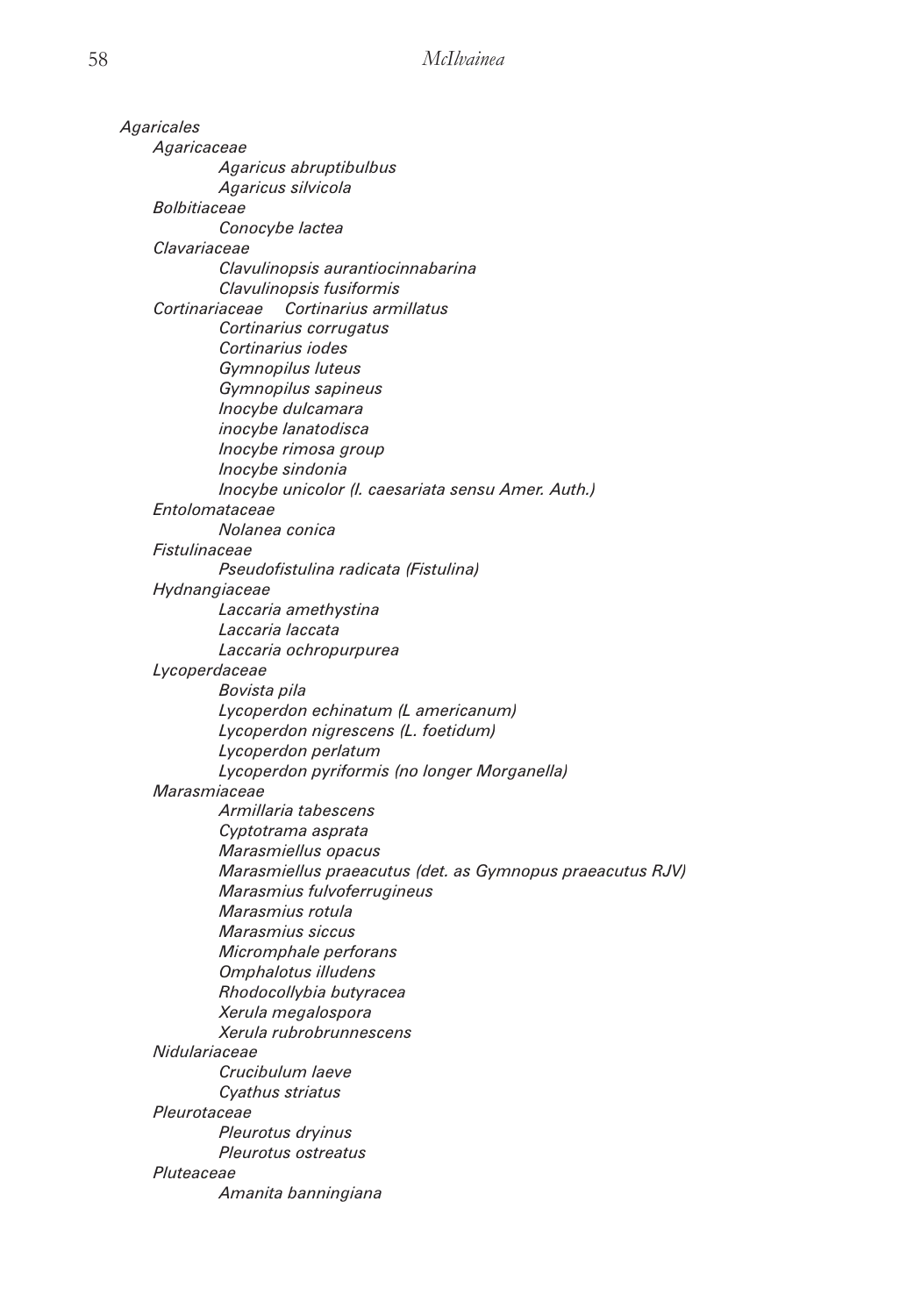*Amanita bisporigera complex Amanita brunnescens var. brunnescens Amanita brunnescens var. pallida Amanita citrina Amanita cokeri Amanita cf. crocea (sensu American authors) Amanita daucipes Amanita farinosa Amanita flavoconia Amanita fulva Amanita pachysperma Amanita pantherina var. multisquamosa Amanita parcivolvata Amanita pseudoceciliae (A. ceciliae group) Amanita rhopalopus Amanita rubescens Amanita vaginata Amanita volvata Pluteus cervinus Pluteus flavofuligineus Pluteus longistriatus Pluteus salicinus Pluteus seticeps Schizophyllaceae Schizophyllum commune Strophariaceae Pholiota Squarrosoides Stropharia hardii Tricholomataceae Ampulloclitocybe clavipes (Clitocybe) Chrysomphalina strombodes (Gerronema) Clitocybe gibba Cystoderma amianthinum Gymnopus confluens Gymnopus dichrous Gymnopus dryophilus Gymnopus cf. semihirtipes Gymnopus subnudus Hygrocybe conica Hygrocybe miniata Hygrocybe pratensis (Camarophyllus) Leucopholiota decorosa Megacollybia platyphylla Mycena leaiana Panellus stipticus Tricholomopsis rutilans Xeromphalina campanella Boletaceae*

*Boletales*

 *Boletus auripes Boletus auriporus Boletus frostii Boletus innixus Boletus pallidus*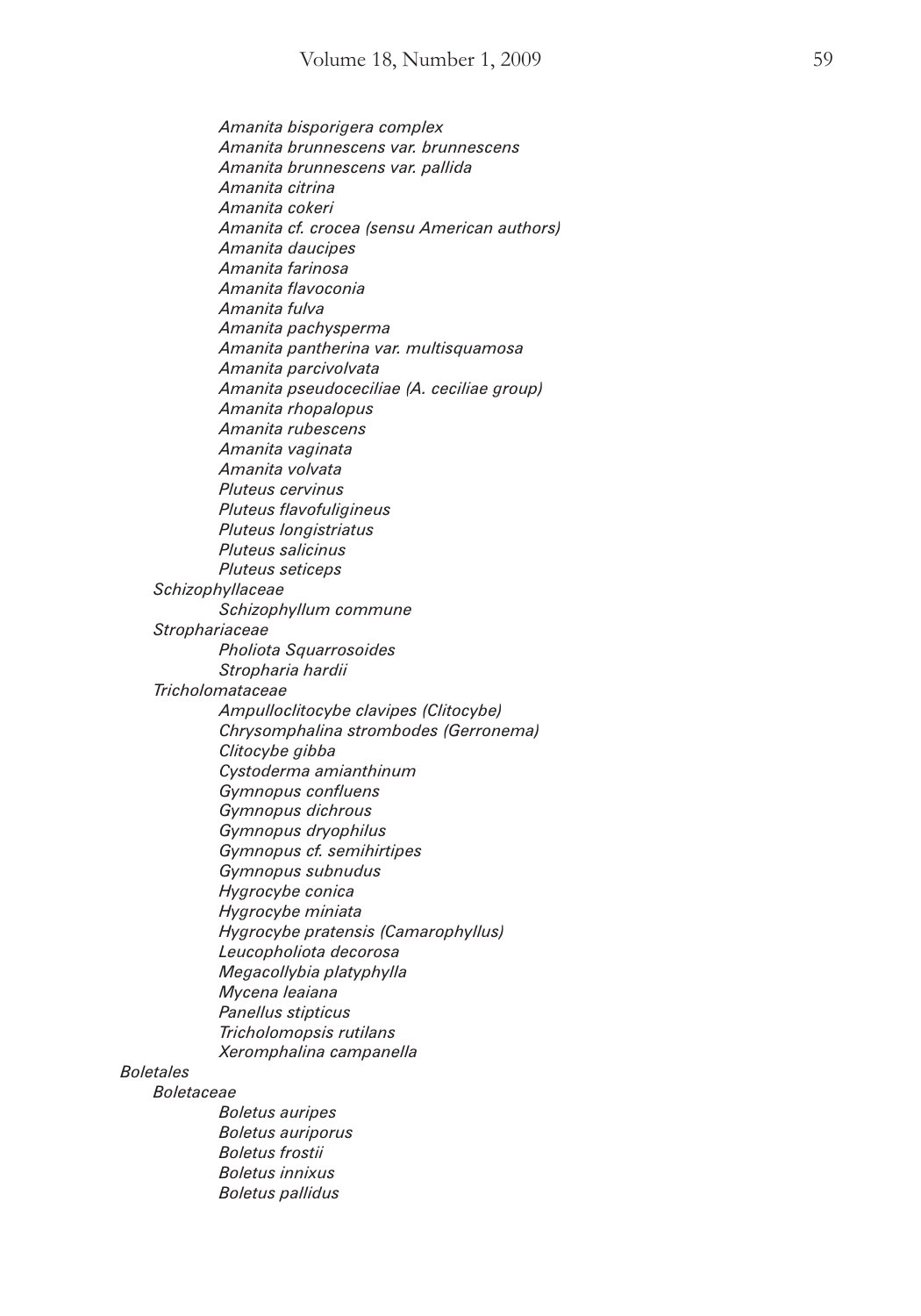*Boletus parasiticus Boletus pulverulentus Boletus rufomaculatus Boletus sensibilis Boletus subglabripes Bothia castanella Leccinum albellum Leccinum rotundifoliae Phylloporus rhodoxanthus Retiboletus griseus (Boletus) Retiboletus ornatipes (Boletus) Strobilomyces confusus Strobilomyces floccopus Tylopilus alboater Tylopilus felleus Tylopilus indecisus Tylopilus sordidus (Porphyrellus) Tylopilus violatinctus Xanthoconium purpureum Xanthoconium separans Coniophoraceae Pseudomerulius curtisii (Meiorganum, Paxillus) Hygrophoropsidaceae Hygrophoropsis aurantiaca Paxillaceae Paxillus atrotomentosus Paxillus involutus Sclerodermataceae Calostoma cinnabarina Calostoma lutescens Scleroderma areolatum Scleroderma cepa Scleroderma citrinum Suillaceae Suillus americanus Suillus spraguei (S. pictus) Cantharellales Cantharellaceae Cantharellus lateritius Cantharellus minor Clavulinaceae Clavulina cristata Hydnaceae Hydnum repandum var. albidum Hydnum rufescens Dacrymycetales Dacrymycetaceae Calocera cornea Dacrymyces palmatus Dacryopinax elegans Dacryopinax spathularia Hymenochaetales Hymenochaetaceae Coltricia cinnamomea*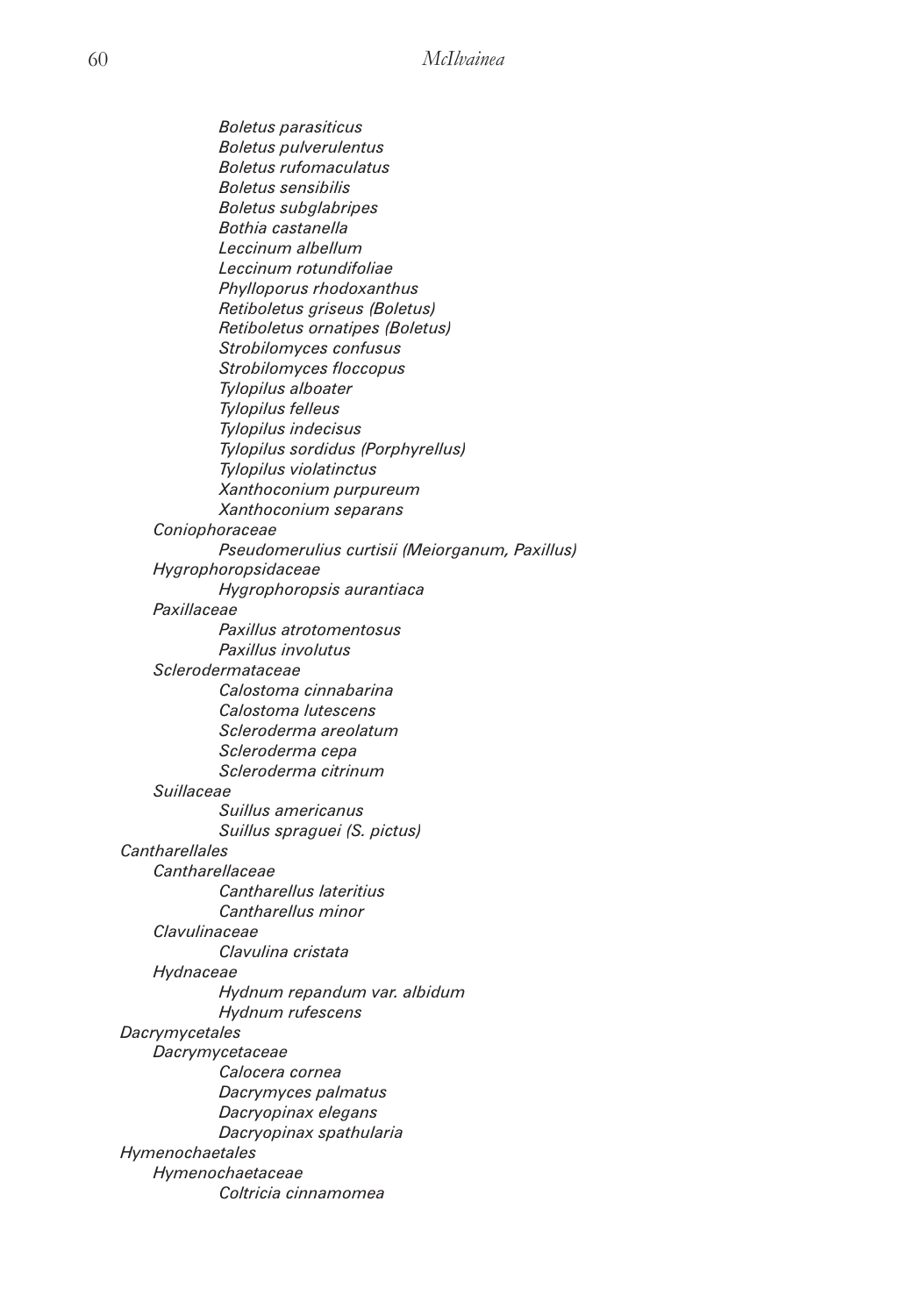*Coltricia montagnei Hydnochaete olivacea Hymenochaete rubiginosa Hymenochaete cf. sp. Inonotus dryadeus Inonotus dryophilus Inonotus hispidus Inonotus obliquus Inonotus tomentosus Phellinus everhartii Phellinus gilvus Phellinus punctatus Phellinus rimosus Phellinus robiniae Schizoporaceae Oxyporus populinus Phallales Geastraceae Geastrum quadrifidum Gomphaceae Gomphus floccosus Phallaceae Mutinus elegans Ramariaceae Ramaria cf. murrillii Ramaria stricta Polyporales Albatrellaceae Albatrellus ovinus Fomitopsidaceae Fomitopsis cajanderi Fomitopsis spraguei Parmastomyces mollissimus (P. transmutans) Ganodermataceae Ganoderma applanatum \* Ganoderma lobatum Ganoderma tsugae Gloeophyllaceae Gloeophyllum sepiarium Hapalopilaceae Bjerkandera adusta Ceriporia spissa Hapalopilus croceus Hapalopilus nidulans Meruliaceae Gloeoporus dichrous Polyporaceae Cerrena unicolor Daedaleopsis confragosa Fomes fomentarius Laetiporus cincinnatus Laetiporus sulphureus Lentinus cf. suavissimus Lenzites elegans (Trametes elegans)*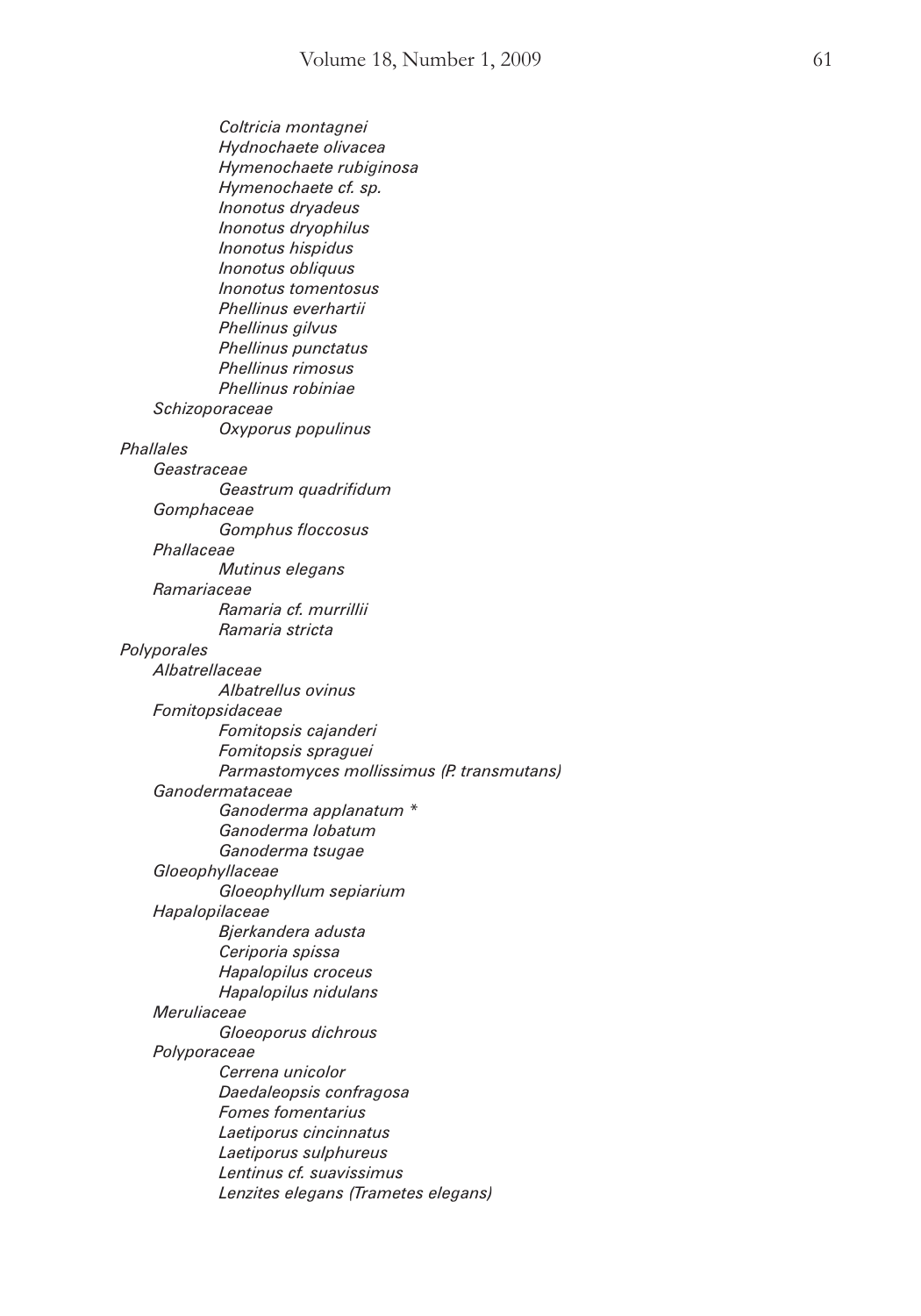*Oligoporus caesius Oligoporus fragilis (Postia fragilis) Perenniporia ohiensis Phaeolus schweinitzii Polyporus alveolaris Polyporus badius Polyporus brumalis Polyporus elegans Polyporus radicatus Polyporus varius Trametes gibbosa Trametes hirsuta Trametes versicolor Trichaptum biforme Tyromyces chioneus Sparassidaceae Sparassis herbstii Steccherinaceae Diplomitoporus cf. overholtsii Irpex lacteus Mycorrhaphium adustum Russulales Auriscalpiaceae Artomyces pyxidatus Bondarzewiaceae Bondarzewia berkeleyi Heterobasidion annosum Russulaceae Lactarius chrysorrheus Lactarius croceus Lactarius deceptivus Lactarius gerardii Lactarius glaucescens Lactarius hygrophoroides Lactarius lignyotellus Lactarius peckii Lactarius piperatus Lactarius pyrogalus Lactarius sp. Lactarius subvellereus var. subdistans Lactarius volemus Russula amoenolens Russula ballouii Russula brevipes var. acrior Russula crustosa Russula cyanoxantha Russula dissimulans Russula earlei Russula eccentrica Russula cf. fragrantissima Russula granulata Russula laurocerasi Russula pallidocrustosa (in press, B. Buyck & D.P. Lewis) Russula parvovirescens (Mycologia 98 (4): 613. 2006)*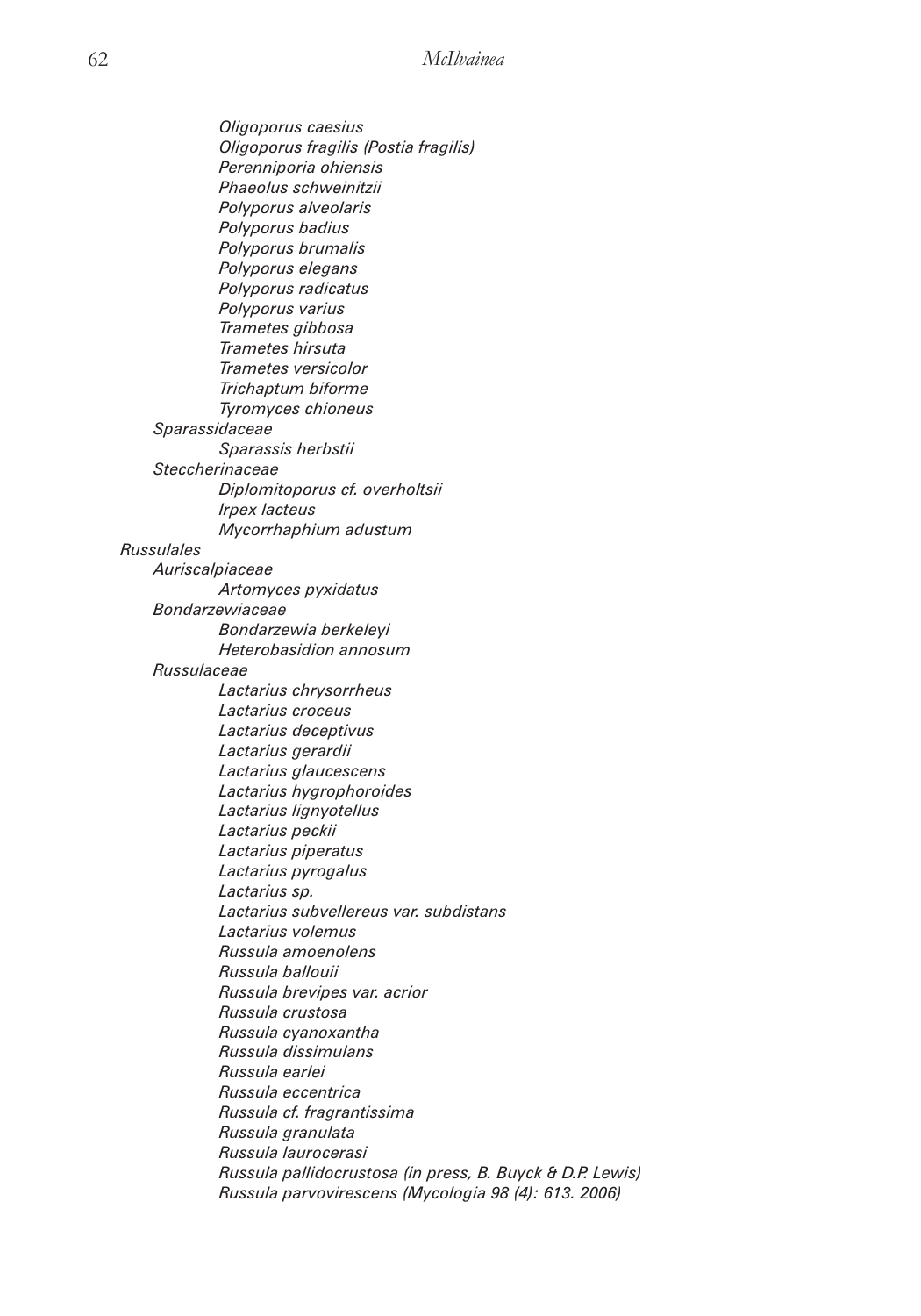|                      | Russula pectinatoides                         |
|----------------------|-----------------------------------------------|
|                      | Russula sp.                                   |
|                      | Russula subtilis                              |
|                      | Russula variata                               |
|                      | Russula virescens                             |
| Stereaceae           |                                               |
|                      | Aleurodiscus oakesii                          |
|                      | Stereum complicatum                           |
|                      | Stereum ostrea                                |
|                      | Stereum striatum                              |
|                      | Stereum subtomentosum                         |
|                      | Xylobolus frustulatus                         |
| <b>Thelephorales</b> |                                               |
| Bankeraceae          |                                               |
|                      | Hydnellum scrobiculatum                       |
|                      | Hydnellum spongiosipes                        |
|                      | Phellodon melaleucus                          |
| Thelephoraceae       |                                               |
|                      | Thelephora anthocephala                       |
|                      | Thelephora palmata                            |
|                      | Thelephora vialis                             |
| <b>Tremellales</b>   |                                               |
| Exidiaceae           |                                               |
|                      | Ductifera pululahuana (Exidia alba)           |
|                      | Sebacina incrustans                           |
|                      | Tremellodendron pallidum                      |
| Tremellaceae         |                                               |
|                      | Tremella mesenterica (Hormomyces aurantiacus) |
| Uredinales           |                                               |
| Pucciniaceae         |                                               |
|                      | Gymnosporangium juniperi-virginianae          |
|                      | Puccinia sp.                                  |
|                      |                                               |
| Chytridiomycota      |                                               |
| Chytridiales         |                                               |
| Synchytriaceae       |                                               |
|                      | Synchytrium decipiens                         |
| Zygomycota           |                                               |
| Entomophthorales     |                                               |
|                      | Entomophthoraceae                             |
|                      | Entomophthora cf. muscae                      |
| <b>Mucorales</b>     |                                               |
| Mucoraceae           |                                               |
|                      | Syzygites megalocarpus                        |
|                      |                                               |
|                      |                                               |

## KINGDOM PROTOZOA

*Myxomycota Liceales Reticulariaceae Lycogala conicum \* Physarales Physaraceae*